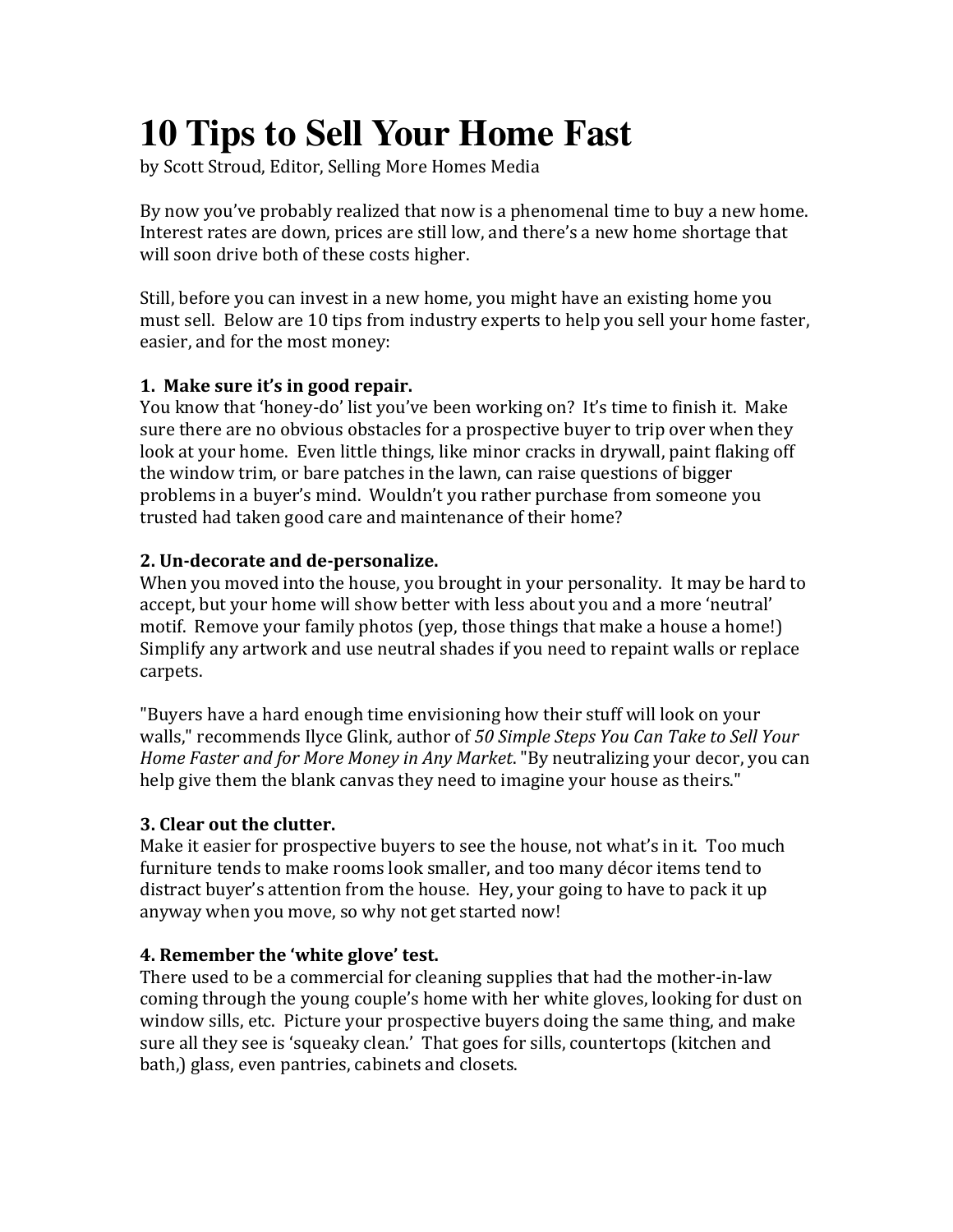Wood, tile and vinyl floors should sparkle, and you might consider having your carpets steam cleaned, particularly in the high-traffic rooms. And, don't forget porches, decks, garages and the yard. These, too, should be clean and well maintained. Children's toys, bikes and skateboards can quickly get out of hand and can be a big distraction to buyers.

If you have pets, it can be a real challenge getting rid of pet hair and odors. This is so important to making an appealing impression on buyers, though, that some experts even advocate finding another home for pets during the time the home is for sale!

## **5. Have your home inspected.**

It's true that the buyer's lender will probably insist on that an inspection be done during the closing process, but hiring a professional inspector before the home goes up for sale can be a big help. It gives a third party certification that the home is, indeed, in good shape and that there are no 'surprises' in store for buyers. It also gives you a chance to find and fix any issues that could come back to bite you if they weren't discovered until later! A home inspection typically runs between \$300 and \$500, depending on size of the home and your area.

#### **6. First impressions: Curb appeal.**

When a potential buyer first sees the outside of the home, are they attracted and compelled to see more? What your home looks like from the outside sets the expectation of what they'll find inside, so make it as special as you can. Does your driveway need to be sealed? That's an inexpensive item that can make a huge impact. Is the lawn full, lush and well kept? A little fertilizer and seed can make it so.

It's not uncommon for shingles to get stains and streaks, and having these cleaned, along with the gutters, can brighten the entire home. Also, landscaping contributes to the appeal of a home. Shrubs should be kept well trimmed, and those that have grown too big should be removed and replaced.

## **7. Documentation.**

If the appliances are fairly new and are staying with the home, have a folder with all invoices and warranty information for the new owners. If you've invested in energy saving options, such as added insulation, low-e windows or high-efficiency heating and cooling equipment, have a separate folder to show your actual utility costs for several months. And, make a list of your trusted service providers (plumbers, electricians, etc.) who have worked on your home for the new buyers. This will greatly increase their comfort level with making your home theirs.

## **8. The Price is Right**

Of course, we want to get the absolute most we can for our home, but we also tend to add emotional value to the house. Be realistic in your asking price. If you're using a Realtor to sell your property, listen to their best estimates of where you should set your asking price. If you're going it on your own, then hire a real estate appraiser to